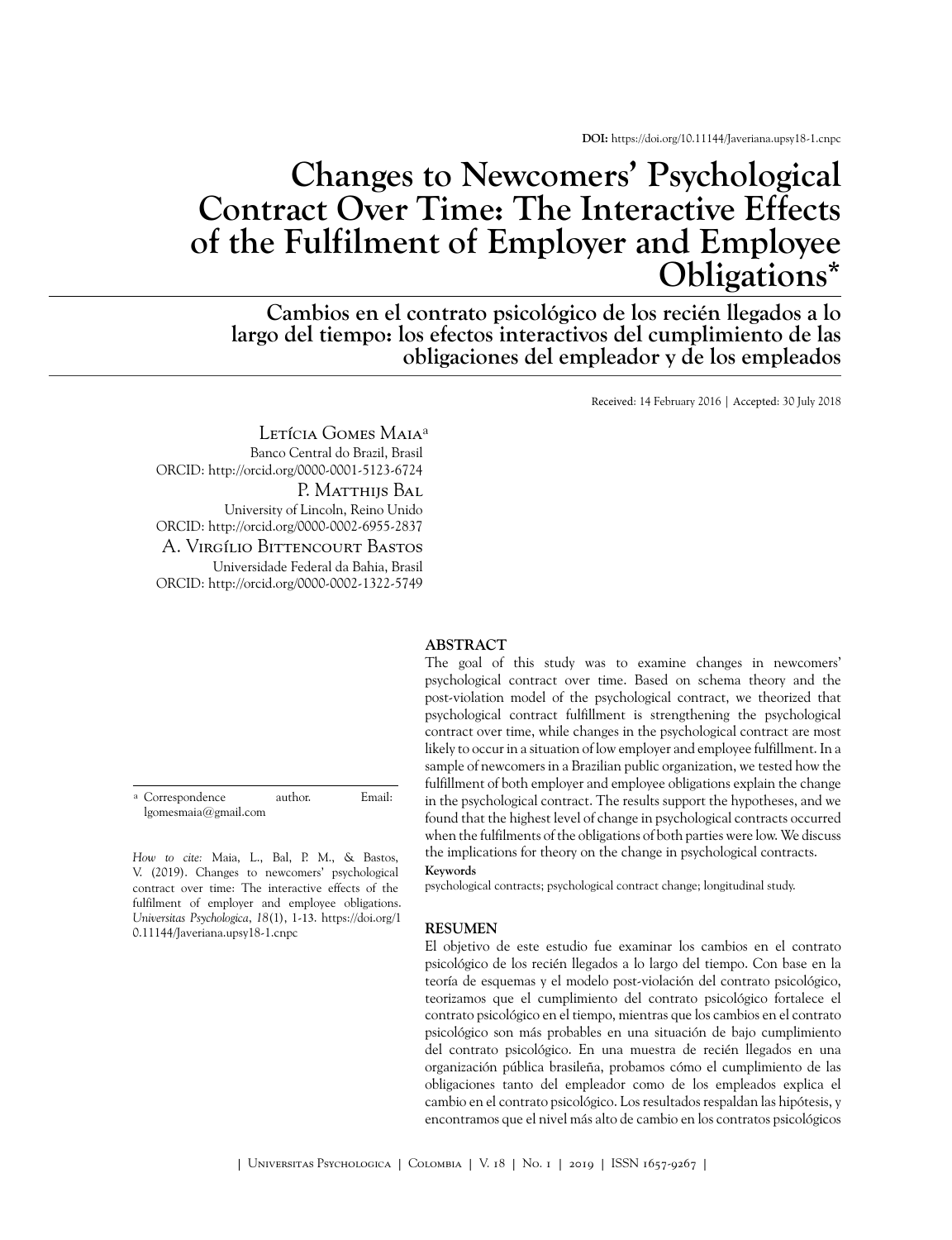ocurrió cuando el cumplimiento de las obligaciones de ambas partes era bajo. Discutimos las implicaciones para la teoría sobre el cambio en los contratos psicológicos.

**Palabras clave**

contratos psicológicos; cambio de contrato psicológico; estudio longitudinal.

Understanding psychological contracts is relevant to comprehend current employeeemployer relationships, as these are changing continuously in the contemporary globalized world ([Maguire, 2003\)](#page-11-0). Psychological contracts are renewed constantly and adjusted over time ([Rousseau, 1995\)](#page-11-1). It is, therefore, not surprising that the formation of newcomers' psychological contracts and the changes over time have received a lot of attention from scholars in the field of psychological contract (see e.g., [Bankins,](#page-10-0) [2015;](#page-10-0) [De Vos, Buyens & Schalk, 2003](#page-10-1); [Robinson,](#page-11-2) [Kraatz & Rousseau, 1994](#page-11-2); [Tekleab, Orvis &](#page-12-1) [Taylor, 2013](#page-12-1)). From moments of deception or pleasant surprises concerning the contract, individuals will adjust their beliefs considering the perceived reality ([Louis, 1980\)](#page-11-3). However, despite a growing body of research on the topic, it is still unclear how these changes in the psychological contract come about. It has been proposed that psychological contracts consist of both employer and employee obligations, and changes in psychological contracts have been primarily framed as resulting from the employer under- or over-fulfillment.

On one hand, employer fulfilment of obligations affects how employees perceive their own obligations [\(Coyle-Shapiro & Kessler,](#page-10-2) [2002;](#page-10-2) [De Vos et al., 2003;](#page-10-1) [Robinson et al.,](#page-11-2) [1994\)](#page-11-2). On the other hand, employee fulfillment of obligations is likely to lead to higher expectations about the employer's obligations towards the employee ([Shore & Barksdale,](#page-11-4) [1998\)](#page-11-4). More specifically, these previous studies have focused on how employee perceptions of mutual obligations decrease or increase over time (e.g., [De Vos et al., 2003;](#page-10-1) [Tekleab et](#page-12-1) [al., 2013](#page-12-1)). While many attempts at explaining changes in psychological contracts have argued that obligations increase or decrease as a result of fulfillment (e.g., [Bankins, 2015](#page-10-0); [Tomprou et al.,](#page-12-2) [2015\)](#page-12-2), very few studies have treated change as a deviation from stability in the contract. Hence, change as a deviation from a stable position is the focus of our current research, and theoretically, we aim to investigate how the complex interactions between employee and employer behaviors (i.e., contract fulfillments) predict whether a contract is stabilized or changes. This approach puts change as the central outcome, rather than gradual or relative decreases or increases in perceptions of obligations. This way, we offer an empirical contribution to recent theoretical debates, most notably by [Tomprou,](#page-12-2) [Rousseau, and Hansen \(2015\)](#page-12-2) and [Persson and](#page-11-5) [Wasieleski \(2015\),](#page-11-5) who theorized that radical change of the psychological contract should be contrasted to the minor, silent transformations that take place within the stability of the agreement.

In the current paper, we argue that changes in the psychological contract do not merely result from what the employer does for the employee, but from the interaction between employer and employee fulfillment of obligations in the psychological contract. Using schema theory [\(Sherman & Morley, 2015\)](#page-11-6) to explain how employee perceptions of mutual obligations increase as a result of fulfilments in the past, while we use the post-violation model ([Tomprou](#page-12-2) [et al., 2015,](#page-12-2) and Psychological Contract Theory 2.0 ([Rousseau, Montes & Tomprou, 2014](#page-11-7)) to explain that change in contrast to stability occurs in a situation of mutual withdrawal by employee and organization. We, therefore, hypothesize that the perceptions that employees have of the mutual obligations arise not only from what the employer does for them but also in comparison with what they did for their employer. We aim to contribute to psychological contract research by investigating how changes in psychological contract manifest over time, and our primary contribution is to show that psychological contracts change not only because of the lack of organizational fulfillment of obligations to the employee, but also the lack of employees' fulfillment of their part of the deal.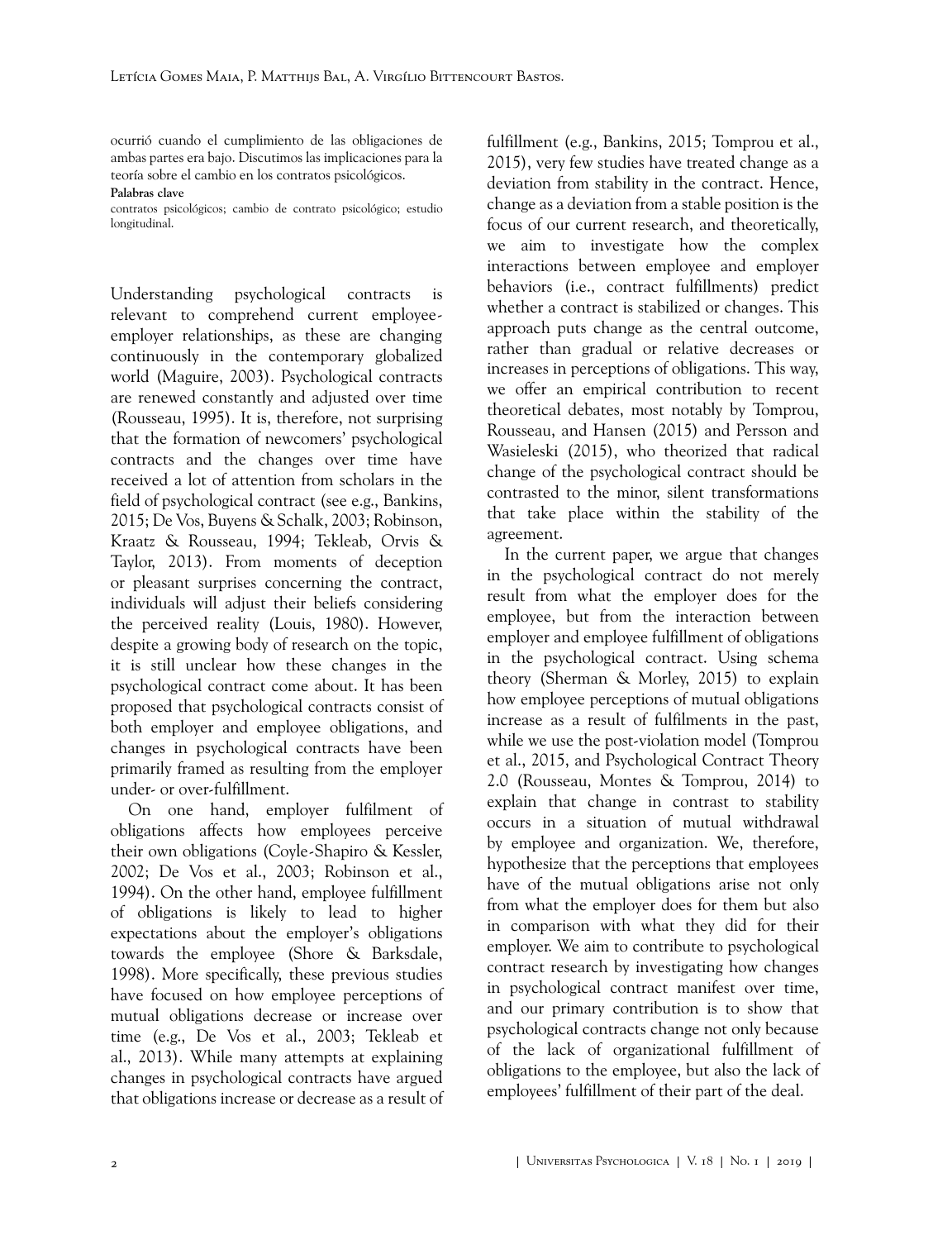### **Psychological Contract Theory**

A central aspect in the definition of the psychological contract is the idea of exchange between employee and employer [\(Conway &](#page-10-3) [Briner, 2005;](#page-10-3) [Rousseau, 1995\)](#page-11-1). The psychological contracts involve exchanges; they are about 'deals' [\(Conway & Briner, 2005](#page-10-3)). The employees perceive their own obligations toward the employer as well as the obligations of the employer towards themselves. These perceptions indicate how the content of the psychological contract develops over time, and the state of the psychological contract [\(Guest, 2004\)](#page-11-8), whether it has been fulfilled or not. Therefore, the psychological contract refers to the perceived employer and employee obligations, and it is affected by the perception of the fulfillment of these obligations. To provide conceptual clarity in this paper, we follow the conceptualization of [Rousseau \(1995\)](#page-11-1), which was further developed by [Conway and Briner \(2005\)](#page-10-3) of psychological contract as consisting of employees' beliefs regarding mutual obligations between employer and employee.

We expected the psychological contract to change depending on its fulfillment over time [\(De Vos et al., 2003](#page-10-1); [Guest & Conway, 2002;](#page-11-9) [Lester, Kickul & Bergmann, 2007](#page-11-10)). Hence, we study four aspects of the psychological contract: employees' perceptions of their own obligations and the employer obligations, and the employees' perceptions of fulfillment of these two types of obligations. Perceptions of mutual obligations are likely to unfold over time [\(De Vos et al., 2003\)](#page-10-1), especially among newcomers. On the one hand, employees make sense of their psychological contracts over time, by acquiring more specific knowledge about what they can expect from their employer and what they should do for the organization ([De Vos, Buyens & Schalk, 2005\)](#page-10-4). On the other hand, the individuals experience fulfillment and breaches of their psychological contract over time and adapt to these changes [\(Tekleab et al., 2013](#page-12-1)). Therefore, it is essential to understand the dynamics through which the psychological contract obligations develop during these first years of employment within an organization.

While previous studies have unquestionably yielded a wealth of knowledge regarding the psychological contract and its breaches, violations, and attendant antecedents and consequences (e.g., [Gardody, 2016;](#page-10-5) [Nisar, Liaqat,](#page-11-11) [Nasir & Ikram, 2017;](#page-11-11) [Tran Huy & Takahashi,](#page-12-3) [2017\)](#page-12-3), the fact is that a basic, yet fundamental premise underlying this cumulative knowledge has remained relatively unexamined, i.e., the change in the psychological contract. In this paper, we examine the psychological contract as a dynamic process. The studies that treat the construct as a process suggest that changes in the psychological contract occur following several factors ([Dabos & Rousseau, 2004;](#page-10-6) [Syrek](#page-12-4) [& Antoni, 2017](#page-12-4); [Thomas, Au & Ravlin, 2003\)](#page-12-5). The few existing longitudinal studies support the idea that newcomers change their perceptions of the psychological contract according to the reality they experience after their entry into the organization. Nevertheless, there is no consensus on the way it changes. [Debode, Mossholder](#page-10-7) [and Walker \(2017\)](#page-10-7) examined the mediating role of psychological contract fulfillment in the relationship between socialization tactics and attachment-related outcomes. [Tekleab et al.](#page-12-1) [\(2013\)](#page-12-1) examined the change in the employerbased psychological contract obligations and its relation to employee attitudes during the employee's first year of employment and found that newcomers' perceptions of employer obligations decreased over time. These findings are contradictory to the prior work of [De Vos](#page-10-1) [et al. \(2003\),](#page-10-1) [Thomas and Anderson \(1998\),](#page-12-6) and [Robinson et al. \(1994\).](#page-11-2) [De Vos et al.](#page-10-1) [\(2003\)](#page-10-1) found a stronger tendency to increase obligations over time. [Thomas and Anderson](#page-12-6) [\(1998\)](#page-12-6) found that employees with at least six years of service had higher expectations than the newcomers, while [Robinson et al. \(1994\)](#page-11-2) found that newcomers expected more from their employers over the first two years of employment. [Robinson et al. \(1994\)](#page-11-2) and [De Vos et al. \(2003\)](#page-10-1) examined the employees' obligations. [Robinson](#page-11-2) [et al. \(1994\)](#page-11-2) found that perceived employees' obligations declined, and [De Vos et al. \(2003\)](#page-10-1)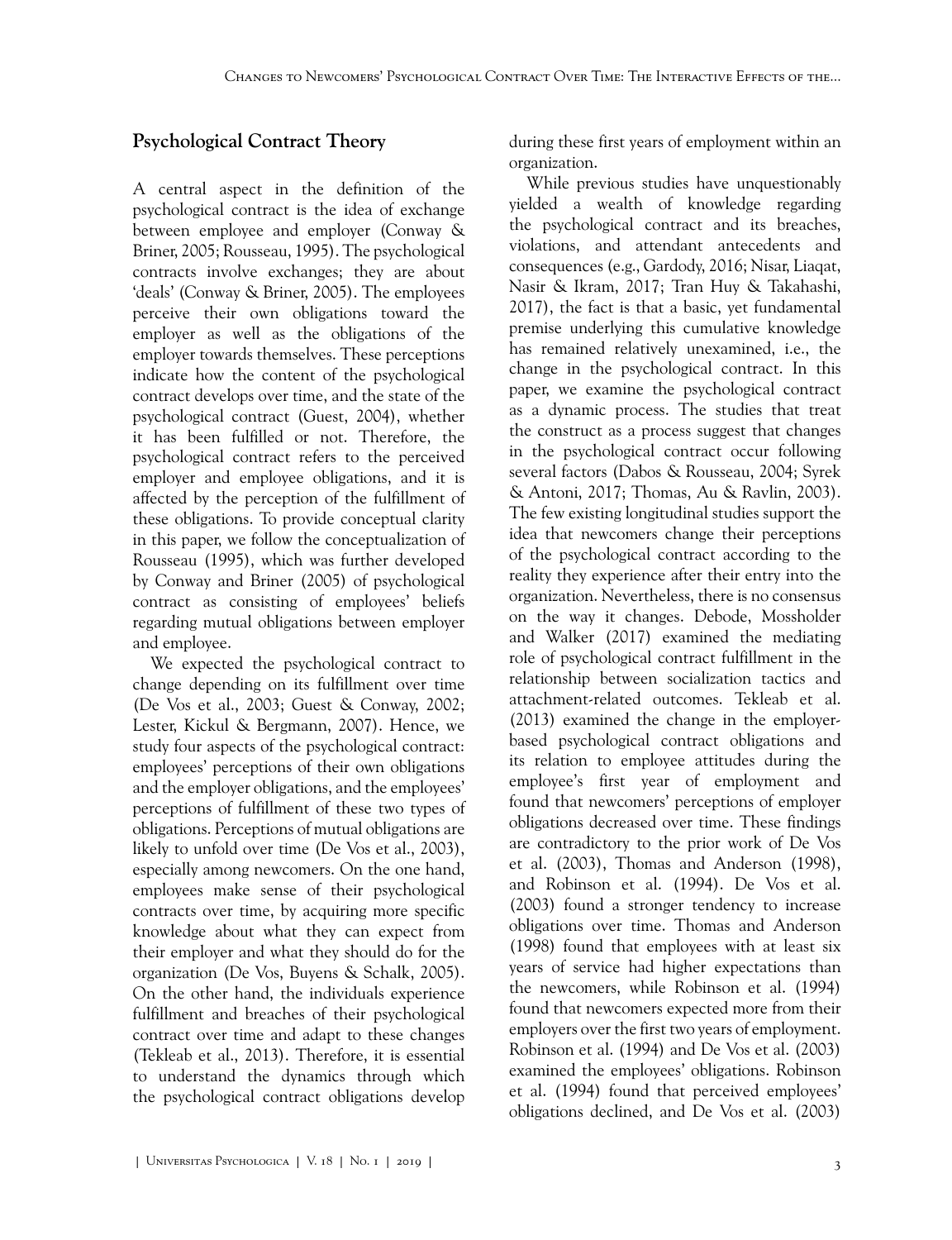found that in general, they increased. However, the general trend captured by most studies is that the perceived obligations change over time, due to sensemaking, information seeking, and changes due to breach and fulfilment [\(De Vos](#page-10-1) [et al., 2003,](#page-10-1) [2005;](#page-10-4) [Thomas & Anderson, 1998](#page-12-6); [Tekleab et al., 2013](#page-12-1); [Robinson et al., 1994\)](#page-11-2).

The psychological contract develops using recurring cycles with each party keeping or breaching their promises to the other. When people are faced with the choice of how to respond to these experiences of breach or fulfillment, they try to make sense of it in a meaningful way. Responding to a contract breach and fulfillment is essentially a sensemaking process ([Louis, 1980;](#page-11-3) [Weick, 1995\)](#page-12-7). If promises are broken, an uncomfortable psychological dissonance leads the individual to wonder whether their perceptions need to be adjusted. Our primary interest is in the extent to which employees perceived their psychological contracts to be fulfilled and how that changed their psychological contract perceptions over time.

This study was realized with newcomers to an organization in the Brazilian public sector. Brazil was considered an appropriate context for our study because this country represents one of the emerging economies in the world, and besides its importance in the economic scenario, we have very few studies in the Brazilian context, most of them applying explorative and qualitative approaches [\(Rios & Gondim, 2010](#page-11-12)). The findings of this research could be useful to other countries with some cultural similarities, such as high-power distance and collectivist values. Moreover, the public sector was appropriate because this sector has many similarities across the world, and therefore, our results are likely to hold in different contexts. Most of the studies have focused on employees of private companies (see for exceptions [Cassar, 2001](#page-10-8); [Topa-Cantisano & Caeiro, 2013](#page-12-8)). However, it is important to note that the situation of employees of public organizations offers a series of peculiar characteristics for psychological contract research, such as job security afforded. The Brazilian Constitution guarantee stability

to public employees nominated for a position through means of the public entrance exam. As suggested by [Vesga \(2011\)](#page-12-9), it is important to note that the types of employment contracts have implications in the psychological contract. Some studies compared the perceived obligations between permanent and temporary employees, and they found that permanent employees perceived the highest level of obligations in their psychological contracts (e.g., [De Sousa Loreto,](#page-10-9) [2005;](#page-10-9) [Silla, Gracia & Peiró, 2005\)](#page-11-13).

The position these newcomers have succeeded to obtain is considered one of the best careers in the Brazilian government. Since the organizational characteristics may affect the way the psychological contract evolves ([García-Rubiano & Forero-Aponte, 2015\)](#page-10-10), it is noteworthy that this public organization, in the job market, offers comparatively high salaries, low attrition, and high job security, as long-term employment is guaranteed. Some candidates may have had the goal of just passing the selection process and enter the organization without more reflections about what would come next, because they could be mainly attracted to the job security and the comparatively high earnings, not particularly charmed by the organization.

Moreover, newcomers into this Brazilian agency would only be informed of their duties after entry into the organization. Just then, they would be informed of which department they would work in and what their activities would be. Considering this context, we expect people to be faced with experiences of breaches of the psychological contract, from both sides, themselves as employees not fulfilling their own obligations and from the perceived obligations of the employer not being met.

During the process of psychological contract adjustment, the incompatibility between a person's beliefs and the knowledge of what has been delivered motivates the person to adjust his/her beliefs and changes the perceived mutual obligations. On the other hand, if the obligations are fulfilled, there is consonance in having similar expectations for the future, which means less change to the psychological contract. The fulfillment of the employer obligations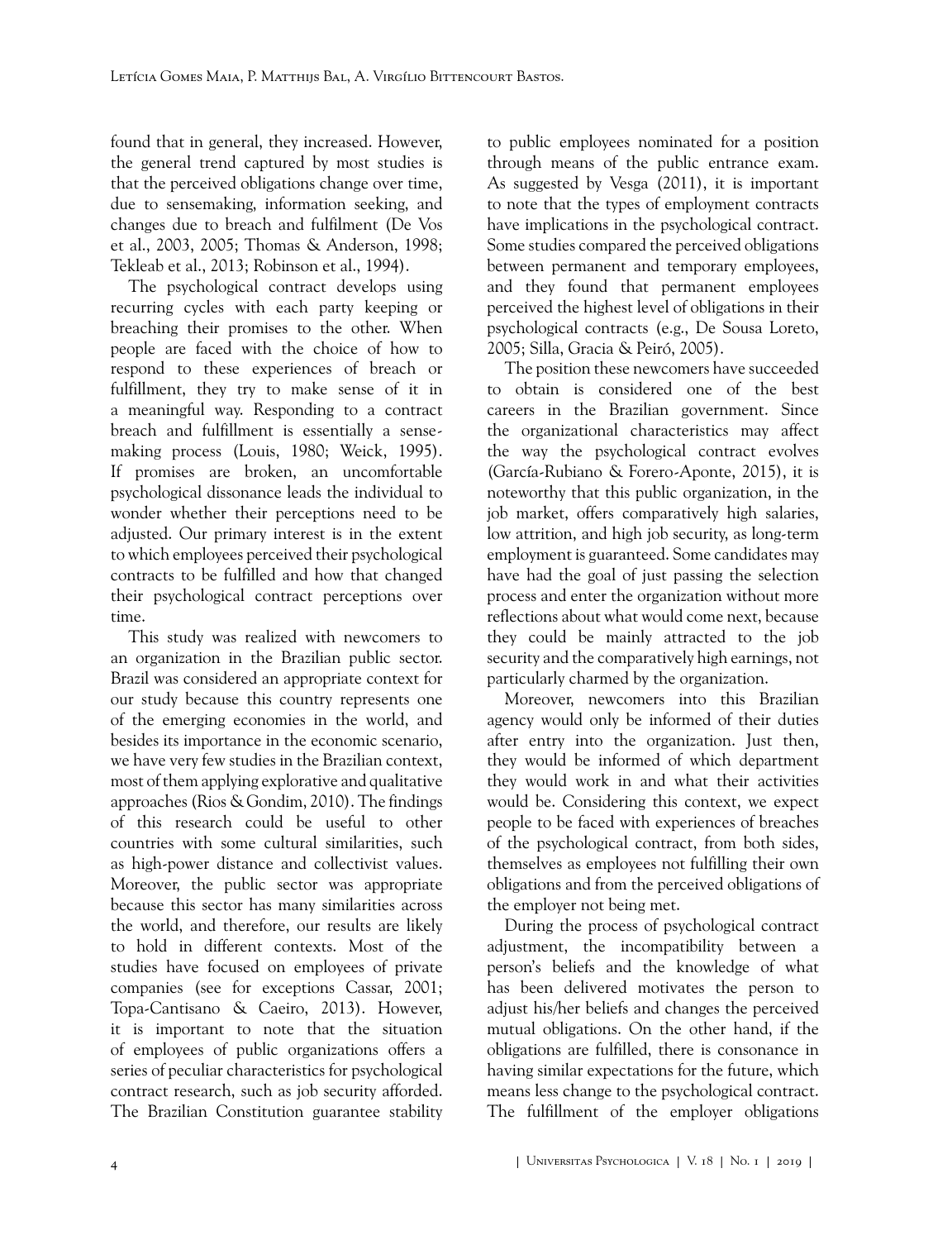leads to a greater sense of commitment by the employee, because the employee and employer are engaged in an exchange relationship. When an employee perceives that the employee and employer obligations within the psychological contract are at the same level, that is, the contracting parties are similarly obligated to fulfill the contract terms, we have a balanced relationship ([Shore & Barksdale, 1998\)](#page-11-4).

Accordingly, we expect a change in a psychological contract to be determined by its state of fulfillment over time ([Guest &](#page-11-9) [Conway, 2002\)](#page-11-9). More specifically, we employ the schema theory [\(Sherman & Morley, 2015](#page-11-6)) to explain that early experiences of employees with their organizations are used to form perceptions of future exchanges and obligations. When employers are willing to fulfill the psychological contract and offer employees many inducements in the early stages of one's employment with a company, employees are likely to capture those inducements within their schema forming their employment relationship perceptions. These early experiences shape the employees' expectations about future exchanges, and hence, when employers fulfill their obligations, employees are more likely to integrate that with their beliefs. These experiences lead to a positive association between the fulfillment of obligations in the past and expectations for current and future obligations. However, this not only applies to employers' obligations but employees' obligations as well. When employees fulfill their obligations to the organization, it becomes part of their schema, of what they should contribute to their organization, and thus forms the frame of reference ([Sherman &](#page-11-6) [Morley, 2015\)](#page-11-6) for what they believe they should contribute to their organization.

The key contribution of this paper is to establish how psychological contracts change over time. We argue that change is likely to result from an interaction between employer fulfillment and employee fulfillment. [Dabos and Rousseau](#page-10-6) [\(2004\)](#page-10-6) investigated reciprocity, incorporating the employer's perspective and comparing the beliefs of employees and employer representatives. They found that the consistency between the two viewpoints was positively related to productivity, career advancement and intention to continue working with the employer. The employees responded to more balanced psychological contracts with work attitudes and behaviors. [De Vos et al. \(2003\)](#page-10-1) examined the changes by the comparing promises and inducements/ contributions of one part concerning the other. [Coyle-Shapiro and Kessler's \(2002\)](#page-10-2) findings also provide empirical support for the following hypothesis by means of positive associations between the perceived obligations of one part and the fulfillment of obligations of the other part of the psychological contract.

More specifically, we use the post-violation model [\(Tomprou et al., 2015\)](#page-12-2), and the Psychological Contract Theory 2.0 ([Rousseau et](#page-11-7) [al., 2014](#page-11-7)), to explain that psychological contracts are stabilizing after the early socialization experiences of employees in their firms. After a period of stabilization, silent transformations may gradually shape psychological contracts ([Persson](#page-11-5) [& Wasieleski, 2015\)](#page-11-5), and hence, change in the psychological contracts functions as a deviation of a stable state. Thus, change includes the more radical deviations in employer and employee obligations over time and is expected to result from more drastic, critical events [\(Bankins,](#page-10-0) [2015\)](#page-10-0). These significant events leading to change of the contract are not merely employer failures to deliver upon employees' expectations, but a more radical breakdown of the mutual exchange relationship between employee and organization [\(Tomprou et al., 2015\)](#page-12-2). In line with their theorizing, change of the contract is most likely to occur when both organization and employee are unfulfilling their contract, while contracts are more likely to stabilize when both parties are fulfilling their obligations towards each other. Given our theory and the chosen context in which the employees have high expectations about the employers' obligations and not know well about their own obligations as employees, we expect to find significant results with both organization and employee unfulfilling their contract, resulting in changes of the psychological contracts. We, hence, expect that employer and employee fulfillment interact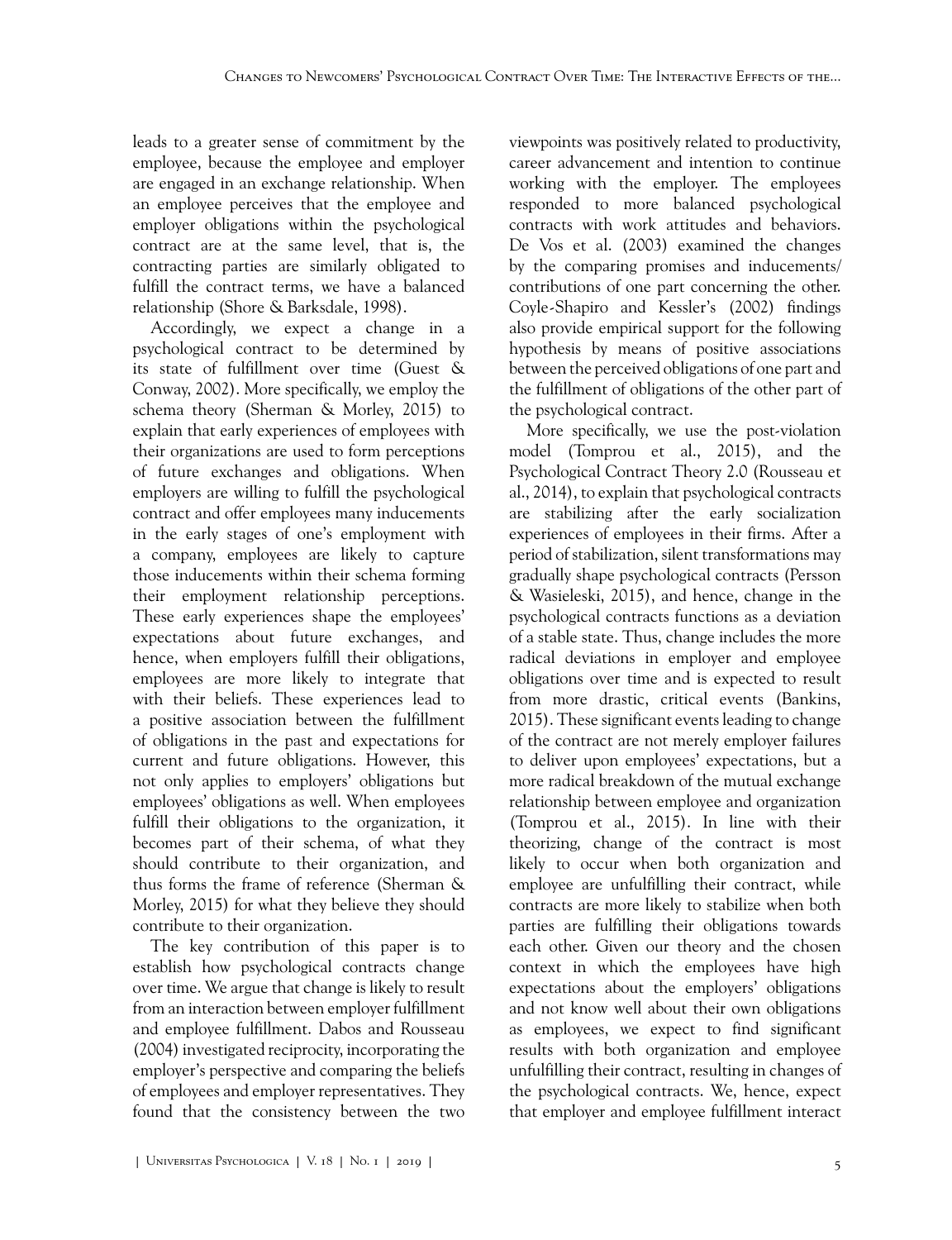in predicting change, and change is more likely when the fulfillment of both is low.

*Hypothesis 1. The fulfillment of employer obligations will interact with the fulfillment of employee obligations to determine the change in the perceived obligations of the employer.*

*Hypothesis 2. The fulfillment of employer obligations will interact with the fulfillment of employee obligations to determine the change in the perceived obligations of the employee.*

# **Method**

The population for this study consists of newcomers who passed in the competitive selection process that took place in 2010 to select civil servants for a Brazilian public sector agency. The agency has units in ten Brazilian cities and about 4,000 employees. The population is made up of 361 newcomers who share about the same date of entry to the organization. Participants were informed about this research during the orientation training. They received an invitation to participate by e-mail during the orientation training before entry  $(t1=$  Time 1), approximately one year after entry (t2), and about three years after entry (t3). These time lags were chosen to cover the probationary period, which is three years, and which is also the mandatory term for Brazilian public civil servants to gain a permanent contract. In the invitation e-mail, a text presented the study along with an external link to the questionnaire. Participation in this study was voluntary, and the guarantee of confidentiality was declared in the invitation e-mail to the participants. The respondent did not have access to the answers of previous collections.

The first survey was filled out by 335 newcomers, 251 filled out the first and second and 202 newcomers participated in all three surveys (56 percent response rating). Twenty four employees left the organization (8 percent) during the length of this study, three were temporarily transferred to another public agency, and one had deceased. Analyses concerning change were conducted using the data from those

who responded to all surveys. The mean age of respondents who participated in all surveys was 36 years, 26.7 percent was female, 34.2 percent was single and 68.1 percent had no children. It is a highly-educated population, considering that all respondents had at least a University degree and 66% some postgraduate degree. Analyses were conducted to investigate the possibility of bias produced by attrition. Comparison of the participants of the full study and those who stopped did not show any significant differences on the demographic characteristics.

The psychological contract was calibrated with the measure of [Maia and Bastos \(2014\).](#page-11-14) The Psychological Contract Instrument consists of two Scales, the Employee obligations and the Employer obligations. We assessed the perceived employer and employee obligations at t1, t2, and t3. The respondents were asked to indicate for each statement to which extent they agreed, on a Likert scale ranging from  $1=$  strongly disagree to 5= strongly agree. We assessed the fulfillment of employer and employee obligations at t2 and t3. The respondents were asked to rate how much they believed that their employer had fulfilled the obligations towards them and how much they believed they had fulfilled their obligations towards their employer, on a Likert scale ranging from  $1=$  not at all to  $5=$ totally fulfilled. All measures showed acceptable reliabilities through the times, the Cronbach's alphas for scales ranged from 0.78 to 0.87. To confirm the construct validity, we carried out a confirmatory factor analysis on data. The model indicated a satisfactory fit for both Employer and Employee Obligations Scales over time. The data screening for unengaged responses and outliers lead to deletion of five cases.

As an analytic strategy, we conducted regression analyses for the calculated variable of change, indirectly assessed by the comparison of the obligations among times. Because it is a fivepoint scale, the differences scores ranged from -4 to 4, in which negative values mean a decrease in perceived obligations and positive, an increase. The scale ranging from -4 to 4 was first tested, but the results were not as significant as those obtained with the absolute value of gap later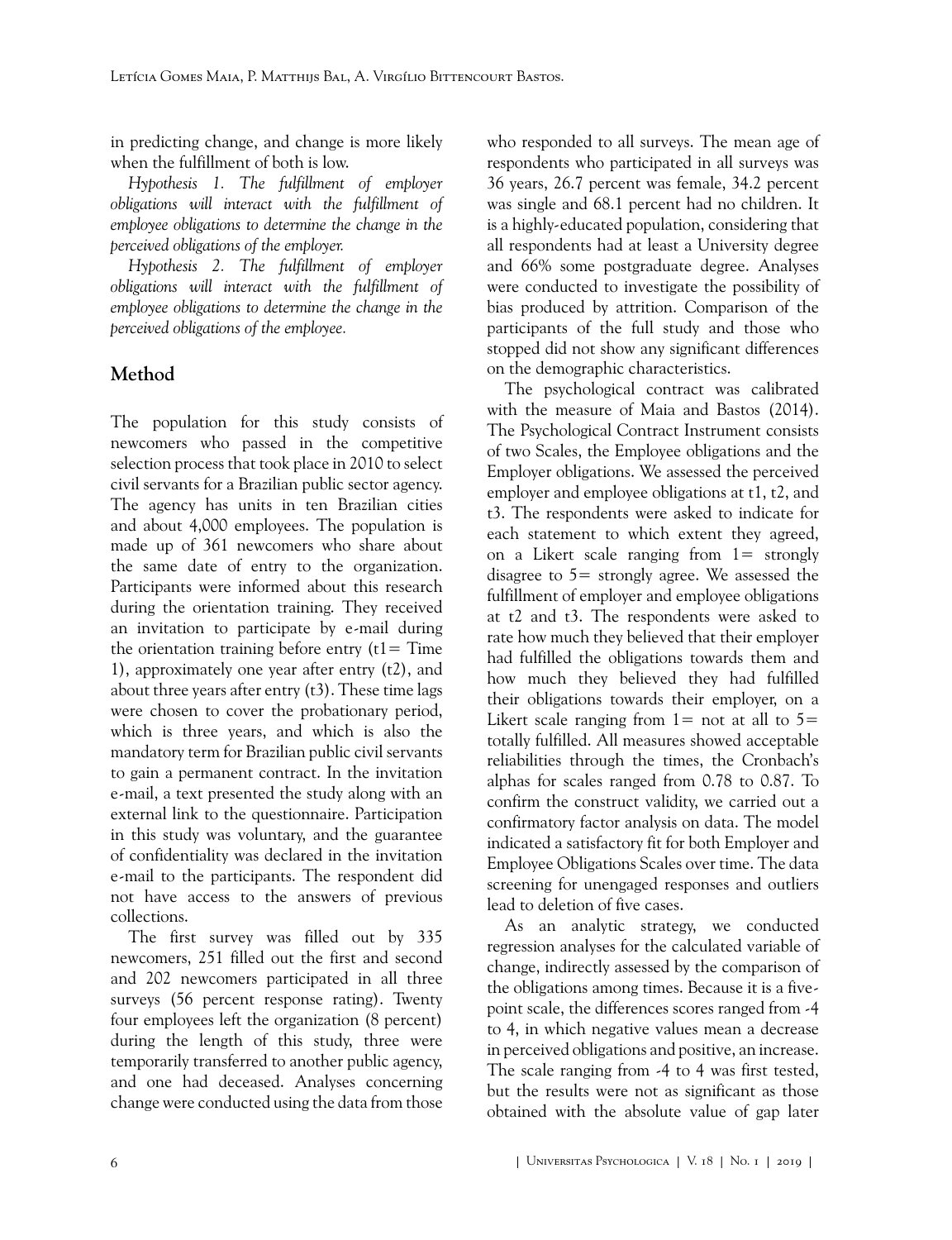tested, presumably due to the substantial excess of kurtosis that the resultant distribution ranging from -4 to 4 show. By choosing the absolute value gap, we obtained more robust results. Besides this, it was possible to keep the same scale for all variables, with similar meanings, just by doing the linear transformation adding 1 to all. The result was the variable of Change, ranging from  $1=$  no change to  $5=$  intensive change. In our analyses, we controlled for age, as this may influence the relationships under study [\(Bal, Lange, Jansen & Van der Velde,](#page-10-11) [2008\)](#page-10-11). As employees become older, they may become more benevolent, and thus perceiving higher obligations on their part, which has been supported in previous research [\(Vantilborgh,](#page-12-10) [Dries, De Vos & Bal, 2015](#page-12-10)). Finally, we analyzed the interactions between employer and employee fulfillment in predicting the change to the psychological contract. Scores were centered before interactions were calculated ([Aiken &](#page-10-12) [West, 1991](#page-10-12)).

#### **Results**

[Table 1](#page-6-0) reports descriptive statistics, correlations, and Cronbach's alphas for all scales. Hypotheses were tested using hierarchical multiple regression analyses. For employer and employee obligations, controlling for the value of the same obligations in the earlier time, the relationship between the fulfillment and content of the psychological contract was assessed. A significant increase in variance explained  $(\mathbf{R}^2)$  at the second step indicates that the fulfillment is related to a change in the psychological contract content. The interactive effects of Fulfillment of Employer and Employee Obligations in predicting changes to psychological contract over time (hypotheses 1 and 2) are reported in [Table 2](#page-6-1). Hypotheses 1 and 2 were fully supported.

#### <span id="page-6-0"></span>Table 1

| Means, standard deviations (SD), correlations, and |  |
|----------------------------------------------------|--|
| Cronbach's alphas for the study variables          |  |

|                 |       |           |           | ┻          |            | u          |           |            | ◡         |            |            |            |            |          |          |          |
|-----------------|-------|-----------|-----------|------------|------------|------------|-----------|------------|-----------|------------|------------|------------|------------|----------|----------|----------|
| Variable        | Mean  | <b>SD</b> |           | 2          | 3          | 4          | 5         | 6          | 7         | 8          | 9          | 10         | 11         | 12       | 13       | 14       |
| $1.$ Age $(t1)$ | 36.35 | 7.5       |           |            |            |            |           |            |           |            |            |            |            |          |          |          |
| 2.ER(t1)        | 4.39  | 0.46      | $-0.04$   | (0.83)     |            |            |           |            |           |            |            |            |            |          |          |          |
| 3. ER (t2)      | 4.27  | 0.53      | 0.04      | $0.31**$   | (0.85)     |            |           |            |           |            |            |            |            |          |          |          |
| 4. ER (t3)      | 4.03  | 0.58      | 0.10      | $0.30**$   | $0.41***$  | (0.87)     |           |            |           |            |            |            |            |          |          |          |
| 5. EE (11)      | 4.72  | 0.29      | 0.10      | $0.55**$   | 0.32**     | $0.26***$  | (0.80)    |            |           |            |            |            |            |          |          |          |
| 6.EE(12)        | 4.65  | 0.37      | 0.12      | $0.22**$   | 0.55**     | $0.32**$   | $0.31**$  | (0.80)     |           |            |            |            |            |          |          |          |
| 7. EE (13)      | 4.40  | 0.47      | 0.12      | $0.28**$   | $0.27**$   | $0.64**$   | $0.29**$  | $0.45**$   | (0.84)    |            |            |            |            |          |          |          |
| 8. ERF (t2)     | 3.25  | 0.54      | 0.03      | $0.13+$    | $0.21***$  | $0.16*$    | 0.08      | $0.25**$   | $0.29**$  | (0.83)     |            |            |            |          |          |          |
| 9. ERF (t3)     | 3.32  | 0.58      | 0.05      | $0.14*$    | $0.20***$  | $0.18**$   | $0.11 +$  | $0.19**$   | $0.26**$  | $0.63***$  | (0.87)     |            |            |          |          |          |
| 10. EEF (t2)    | 3.83  | 0.39      | 0.12      | 0.10       | $0.34**$   | $0.13+$    | 0.10      | $0.40**$   | $0.20**$  | $0.32**$   | $0.25**$   | (0.78)     |            |          |          |          |
| 11. EEF (t3)    | 3.86  | 0.46      | 0.10      | $0.14*$    | $0.30**$   | $0.22**$   | $0.25**$  | $0.38**$   | $0.36***$ | $0.31***$  | $0.41**$   | $0.60**$   | (0.85)     |          |          |          |
| 12. ERC (t2)    | 1.63  | 0.40      | $-0.13*$  | $-0.41**$  | $-0.64**$  | $-0.16*$   | $-0.22**$ | $-0.34**$  | $-0.15*$  | $-0.12+$   | $-0.18***$ | $-0.22***$ | $-0.25***$ |          |          |          |
| 13. ERC (t3)    | 1.68  | 0.43      | $-0.08$   | $-0.12+$   | $-0.47**$  | $-0.41***$ | $-0.07$   | $-0.31***$ | $-0.24**$ | $-0.18***$ | $-0.18***$ | $-0.28**$  | $-0.32**$  | $0.49**$ |          |          |
| 14. EEC (t2)    | 1.37  | 0.33      | $-0.15$ * | $-0.34***$ | $-0.47**$  | $-0.26**$  | $-0.47**$ | $-0.81***$ | $-0.37**$ | $-0.13*$   | $-0.16*$   | $-0.24***$ | $-0.36***$ | $0.40**$ | $0.35**$ |          |
| 15. EEC (t3)    | 1.49  | 0.35      | $-0.13$   | $-0.16*$   | $-0.32***$ | $-0.46***$ | $-0.09$   | $-0.44***$ | $-0.73**$ | $-0.28***$ | $-0.20**$  | $-0.28***$ | $-0.39**$  | $0.33**$ | $0.48**$ | $0.45**$ |

Notes.ER= Employer Obligations; EE= Employee Obligations; ERF= Employer Obligations Fulfilment; EEF= Employee Obligations Fulfilment; ERC= Employer Obligations Change; EEC= Employee Obligations Change. 't' before a number indicates 'Time' (e.g.,  $t1 = Time1$ ).  $N=240$ , for Time 1 x Time 2.  $N=197$ , for Time 2 x Time 3. All the variables are expressed on a 5-point scale, except Age, Cronbach's alphas for scales appear on the diagonal parentheses. +*p* < 0.10, \**p* < 0.05, \*\**p* < 0.01.

#### <span id="page-6-1"></span>Table 2

*Interaction of Fulfilment Employer and Employee Obligations predicting Psychological Contract Change*

|                                          | <b>Dependent variables</b>                  |                                             |             |             |  |  |  |  |  |  |  |  |
|------------------------------------------|---------------------------------------------|---------------------------------------------|-------------|-------------|--|--|--|--|--|--|--|--|
| <b>Independent variables</b>             | Step 1                                      | Step 2                                      | Step 3      | Step 4      |  |  |  |  |  |  |  |  |
|                                          | Employer Obligations Change Time 2 - Time 1 |                                             |             |             |  |  |  |  |  |  |  |  |
| Age (control variable)                   | $-0.127*$                                   | $-0.122+$                                   | $-0.100$    | $-0.095$    |  |  |  |  |  |  |  |  |
| Employer Obligations Fulfilment (ERF) t2 |                                             | $-0.160*$                                   | $-0.087$    | $-0.132*$   |  |  |  |  |  |  |  |  |
| Employee Obligations Fulfilment (EEF) t2 |                                             |                                             | $-0.214**$  | $-0.068$    |  |  |  |  |  |  |  |  |
| ERF $(t2)$ x EEF $(t2)$                  |                                             |                                             |             | $0.306***$  |  |  |  |  |  |  |  |  |
| $\Delta$ R <sup>2</sup>                  | 0.016                                       | 0.026                                       | 0.040       | 0.74        |  |  |  |  |  |  |  |  |
| Adjusted $\mathbb{R}^2$                  | 0.012                                       | 0.034                                       | 0.070       | 0.142       |  |  |  |  |  |  |  |  |
| F                                        | 3.931*                                      | $5.186**$                                   | $7.010***$  | 10.885***   |  |  |  |  |  |  |  |  |
| $\Delta F$                               | 3.931*                                      | $6.352*$                                    | $10.254**$  | 20.750***   |  |  |  |  |  |  |  |  |
|                                          | Employer Obligations Change Time 3 - Time 2 |                                             |             |             |  |  |  |  |  |  |  |  |
| Age (control variable)                   | $-0.075$                                    | $-0.066$                                    | $-0.037$    | $-0.033$    |  |  |  |  |  |  |  |  |
| Employer Obligations Fulfilment (ERF) t3 |                                             | $-0.188**$                                  | $-0.066$    | $-0.155*$   |  |  |  |  |  |  |  |  |
| Employee Obligations Fulfilment (ERF) t3 |                                             |                                             | $-344***$   | $-0.199**$  |  |  |  |  |  |  |  |  |
| ERF $(t3)$ x EEF $(t3)$                  |                                             |                                             |             | $0.335***$  |  |  |  |  |  |  |  |  |
| $\Delta$ R <sup>2</sup>                  | 0.006                                       | 0.035                                       | 0.102       | 0.092       |  |  |  |  |  |  |  |  |
| Adjusted $\mathbb{R}^2$                  | 0.000                                       | 0.031                                       | 0.130       | 0.219       |  |  |  |  |  |  |  |  |
| F                                        | 1.094                                       | $4.114*$                                    | $10.745***$ | 14.772***   |  |  |  |  |  |  |  |  |
| $\Delta F$                               | 1.094                                       | $7.100**$                                   | 23.072***   | 23.153***   |  |  |  |  |  |  |  |  |
|                                          | Employee Obligations Change Time 2 - Time 1 |                                             |             |             |  |  |  |  |  |  |  |  |
| Age (control variable)                   | $-0.148*$                                   | $-0.117+$                                   | $-0.118+$   | $-0.113+$   |  |  |  |  |  |  |  |  |
| Employee Obligations Fulfilment (ERF) t2 |                                             | $-0.269***$                                 | $-246***$   | $-0.130+$   |  |  |  |  |  |  |  |  |
| Employer Obligations Fulfilment (ERF) t2 |                                             |                                             | $-0.068$    | $-0.104$    |  |  |  |  |  |  |  |  |
| EEF $(t2)$ x ERF $(t2)$                  |                                             |                                             |             | $0.241***$  |  |  |  |  |  |  |  |  |
| $\Delta$ R <sup>2</sup>                  | 0.022                                       | 0.071                                       | .004        | 0.046       |  |  |  |  |  |  |  |  |
| Adjusted $\mathbb{R}^2$                  | 0.018                                       | 0.086                                       | .086        | 0.129       |  |  |  |  |  |  |  |  |
| F                                        | 5.317*                                      | $12.191***$                                 | 8.485***    | 9.835***    |  |  |  |  |  |  |  |  |
| $\Delta F$                               | 5.317*                                      | 18.670***                                   | 1.065       | 12.633***   |  |  |  |  |  |  |  |  |
|                                          |                                             | Employee Obligations Change Time 3 - Time 2 |             |             |  |  |  |  |  |  |  |  |
| Age (control variable)                   | $-0.131+$                                   | $-0.091$                                    | $-0.090$    | $-0.088$    |  |  |  |  |  |  |  |  |
| Employee Obligations Fulfilment (ERF) t3 |                                             | $-0.393***$                                 | $-0.359***$ | $-0.280***$ |  |  |  |  |  |  |  |  |
| Employer Obligations Fulfilment (ERF) t3 |                                             |                                             | $-0.095$    | $-0.144*$   |  |  |  |  |  |  |  |  |
| EEF $(t3)$ x ERF $(t3)$                  |                                             |                                             |             | $0.183*$    |  |  |  |  |  |  |  |  |
| $\Delta \mathbf{R}^2$                    | 0.017                                       | 0.153                                       | 0.008       | 0.028       |  |  |  |  |  |  |  |  |
| Adjusted $\mathbb{R}^2$                  | 0.012                                       | 0.162                                       | 0.166       | 0.189       |  |  |  |  |  |  |  |  |
| F                                        | $3.407+$                                    | 19.914***                                   | 13.957***   | 12.444***   |  |  |  |  |  |  |  |  |
| ΔF                                       | $3.407+$                                    | 35.813***                                   | 1.866       | $6.674*$    |  |  |  |  |  |  |  |  |

Note.Psychological contract scales were centered. Standardized regression coefficients are reported (β). +*p* < 0.10. \**p* < 0.05. \*\**p* < 0.01. \*\*\**p* < 0.001. N=240, for Time 1 x Time 2. N=197, for Time 2 x Time 3.

The interactive effects are illustrated in [Figure](#page-7-0) [1](#page-7-0), showing that the highest level of change in Employer Obligations at Time 2 was obtained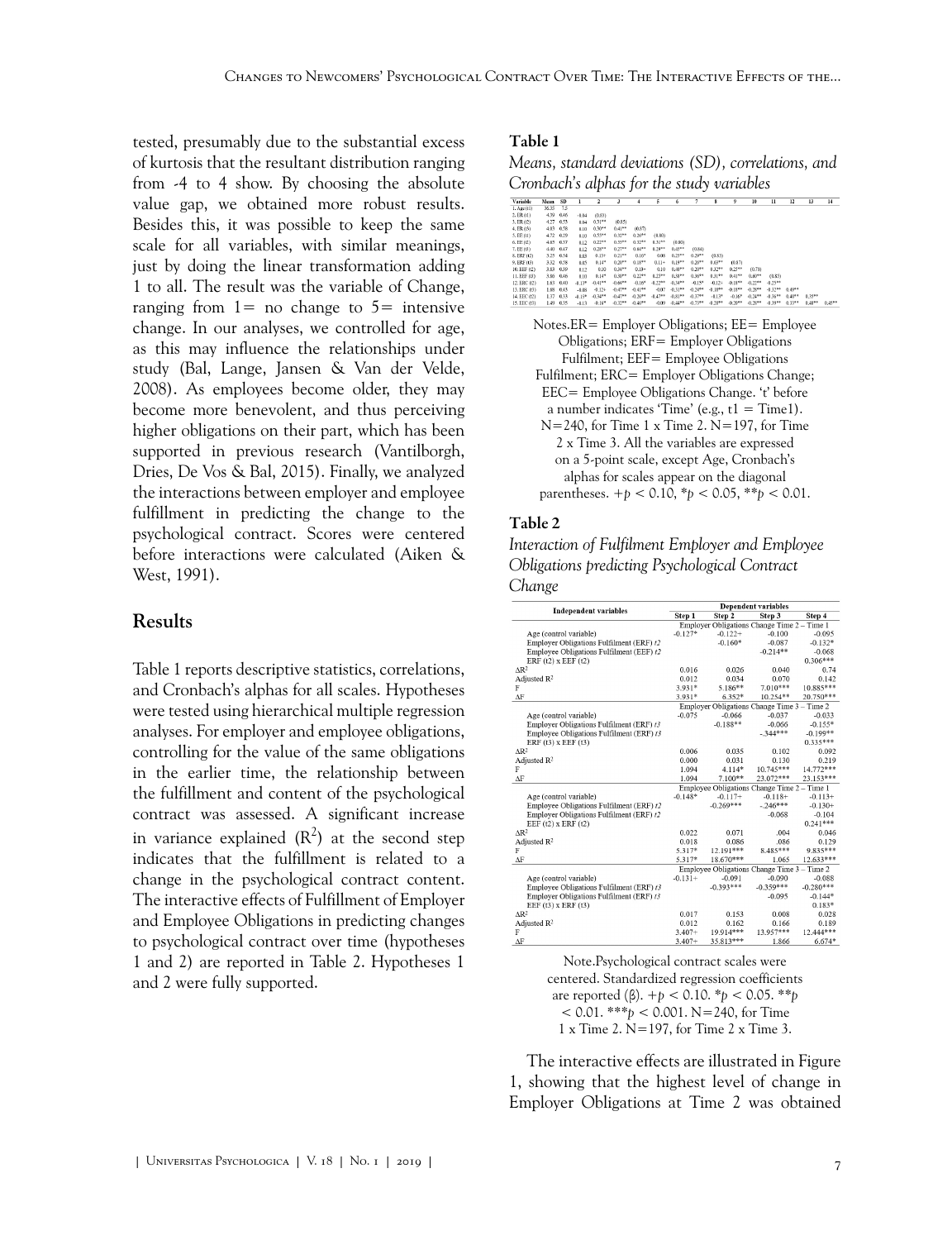when both fulfilment of employer obligations and fulfilment of employee obligations were low.

<span id="page-7-0"></span>*Figure 1 Employer Obligations Change Time 2*



### **Discussion**

This study investigated changes in psychological contracts during the expanded length of time of three years. The results showed that the perceived obligations decreased during the first three years of employment. These results support the findings of [Tekleab et al. \(2013\)](#page-12-1), and the theoretical basis presented by them that point out the tendency of employees to exaggerate expectations unrealistically and to perceive the most favorable side of the organization that is hiring them ([Boswell, Shipp, Payne, &](#page-10-13) [Culbertson, 2009\)](#page-10-13). The results also support the findings of [Robinson et al. \(1994\),](#page-11-2) which pointed to a decrease in employee's obligations over the first two years of employment.

The direction of change in the perceptions of obligations is an interesting point of the findings of this research, conducted in the public sector, which offers stability, security, and wellestablished rules, because it is evidence that the psychological contract and the perceived obligations go beyond and above the call of duty and the general terms of the formal job contracts. There is a great awareness of the legal contract, i.e., the terms of working hours, benefits, payments and job stability, however, there is a series of intangibles, of things that cannot be touched or counted, and that the new employees can hardly imagine. The frame time of three years and the methodological rigor applied, allow us to affirm with security that the obligations perceived by the employees became less over the years. What made them change their perceptions? In this paper, we found that the fulfillment of the psychological contract is one of the reasons to change it. Moreover, that it is not only about the employer obligations, but also about the employee obligations. This is the main point of this research that a contract has at least two sides, and both sides together affect how the psychological contract changes.

This research advances theory by adding back the employee side of the psychological contract and therefore, can investigate how the perceptions of fulfillment of the employee obligations interact with the perceptions of fulfillment of the employer obligations to predict change. This is the main implication of our findings for the theoretical models on psychological contract. As discussed previously, the literature so far lacks more longitudinal studies to investigate both types of obligations, those on the part of the employer and those on the part of the employee during the process of the development of the psychological contract. Our results suggest that for both employer and employee there is a fit process derived from the comparison between a person's beliefs of what had been promised and the knowledge of what had been done for real. Nevertheless, the propensity for balancing the employeremployee exchange relationship also exerted an influence on how their perception of obligations changes. Our results showed that employees react according to what they receive, and that their actions depend on whether the employer fulfills its obligations. Our findings strengthen the argument of [De Vos et al. \(2003\),](#page-10-1) and [Coyle-](#page-10-2)[Shapiro and Kessler \(2002\)](#page-10-2).

In the analyses of the hypotheses, we found that lower levels of fulfillment of both sides in the psychological contract, employer and employee, predicted the most significant changes. The importance of the balance for the psychological contracts is pointed out by the lines in the plots that represent the high fulfillment of the obligations of the other part in the psychological contract. Although the fulfillment of these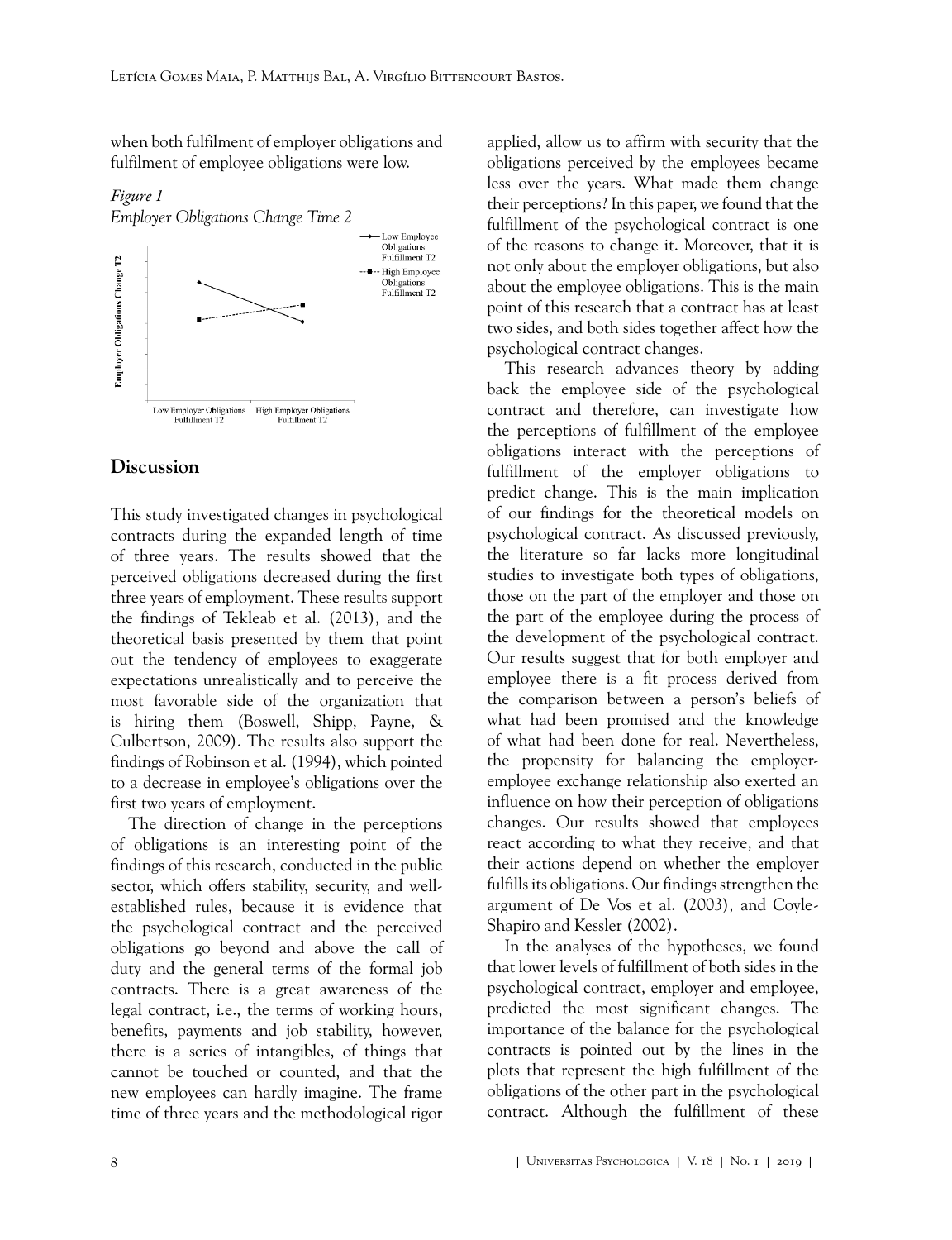obligations influences the perceived employer obligations, they are more strongly influenced by the belief of the employee if he/she is or is not complying with his/her own obligations to the employer. Likewise, although the employees perceive their own obligations depending on if they had fulfilled them, the perception of their own obligations depends more on if the employer had met its obligations to them.

The issue of psychological contract development and change remained relatively unexamined, while we have significantly advanced research on psychological contract breaches, violations, and consequences. By examining the perceived employee obligations, our findings suggest that change in the psychological contract can be a critical index which reveals how the individual alters his or her actions within or toward the organization. More specifically, we have added to the better understanding of how change occurs in psychological contracts and thereby advancing recent work on them, such as the post-violation model ([Tomprou et al., 2015\)](#page-12-2). The changes in psychological contracts are most likely to occur when the employer *and* the employee withhold their contributions to the relationship. While low levels of employer fulfillment may arouse negative emotions ([Bankins, 2015\)](#page-10-0), it does not necessarily destabilize the contract, and it only happens when employees respond by lowering their efforts that change will occur in the psychological contract, potentially creating a negative spiral which is difficult to repair [\(Solinger, Hofmans, Bal & Jansen, 2015](#page-12-11)).

This is among the first studies to show the interaction between fulfillment of employer and employee obligations to explain the change in the psychological contract over time. This article adds to previous studies [\(Coyle-Shapiro &](#page-10-2) [Kessler, 2002](#page-10-2); [Dabos & Rousseau, 2004;](#page-10-6) [De Vos](#page-10-1) [et al., 2003](#page-10-1); [Lester et. al., 2007](#page-11-10); [Robinson et al.,](#page-11-2) [1994;](#page-11-2) [Tekleab et al., 2013;](#page-12-1) [Thomas & Anderson,](#page-12-6) [1998\)](#page-12-6) by the study of the interactive effects of employer and employee fulfilment obligations for the explanation of change. The perceptions that the employees have of the mutual obligations arise not only from what the employer does for them but also in comparison with what they did for their employer together. Our results show that the most substantial changes in the psychological contract were more likely to occur when not only the employer fails to fulfill its obligations, but also when the employee does not deliver his/her part of the deal.

Considering that pre-employment experiences can be considered antecedents of the psychological contract and can collaborate to its formation and that this study was conducted with newcomers, these findings suggest useful implications for organizational practice. They provide an interesting way to understand better how employees form their psychological contracts and the potential consequences that may result from the failure in communicating what can be expected from the employer. The manager can expect the newcomer to change his/her perception of what obligations he/she has about the organization depending on the level at which the organization fulfills its part of the deal, as expected by him/her. Reminding that these newcomers may have had high expectations about the employer, being this organization one of the best careers in the Brazilian government we can easily understand why the perception about the fulfillment of the employer obligations was not high. Moreover, the perceived employer obligations decreased over time. Recovering the information that the newcomers would only be informed of their duties after entry into the organization, we can easily understand as well why the perception about the fulfillment of the own obligations was not high either, and the perceived employer obligations also decreased over time. Both obligations were adjusted face reality after entering the organization, and the perceived obligations decreased in general. In those situations that the fulfillment of the obligations of both sides in the psychological contract was low, the psychological contract changed significantly, as a consequence.

The changing psychological contract is neither good nor bad in itself, but it reflects a process of adaptation. This change may have negative consequences for the organization if it induces breach or violation in the psychological contract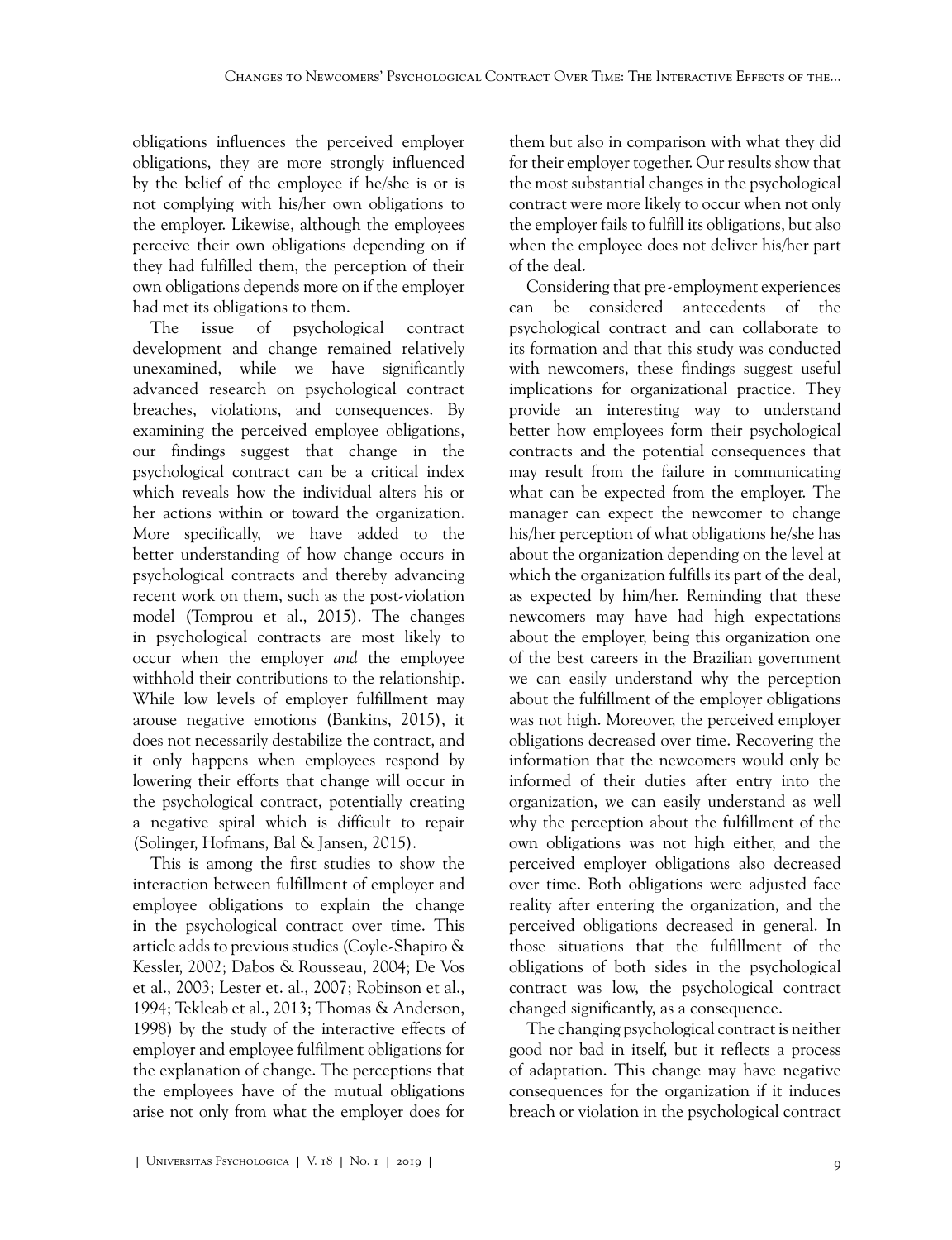as a vast amount of research demonstrates ([Robinson & Morrison, 2000](#page-11-15); [Turnley &](#page-12-12) [Feldman, 1999\)](#page-12-12). Therefore, it is important to pay attention to the first contacts with the organization, from the initial experience, such as recruiting, selection processes and the first socialization periods, to avoid potential breaches resulting in misunderstandings. Above all, the main practical implication of our findings is that managers should be advised not to expect employees to perceive their own obligations at a higher level if the obligations of the organization are not being fulfilled at an equivalent level as well.

The results of the current study suggest that as important as letting the employees understand what is expected from them to achieve the organizational goals, is to listen and understand what the employees expect from the organization in return. It is important to listen to their expectations and try to balance the psychological contract. The organizations may increase the level of employee obligations through investing specific inducements, which are offered to the employees in order to enhance their contributions. However, it is also important for organizations to realize that employee obligations are not merely the result of what the organization does for the employee, but also the extent to which employees have had the chance to contribute to the organization.

### **Limitations and suggestions for future research**

Despite the suitableness of a longitudinal research design to investigate a dynamic construct, there are some limitations related to this design, such as common method biases. The ideal situation to reduce these biases would be obtaining measures of the employer and employee obligations from different sources. Someone representing the organization could have evaluated the employees' side. However, when it is not possible to obtain data from different sources, one potential remedy is to separate the measurement of variables by

introducing a time lag between them. The variable of Change, indirectly assessed by the comparison of the obligations among times, represents an unbiased estimate of change since the respondents did not have access to the answers of previous collections. Selfreported measures might also cause socially desirable responses when measuring employees' evaluations of their promises and fulfillment. Future research should address these issues. The characteristics of the research sample, from only one public organization in Brazil, limits the possibility of generalizing the findings. Therefore, it is yet unclear whether the results of the current study can be generalized to other cultural contexts. Further research is needed for validation of the reported findings within a broader population and in different cultural contexts.

### **Conclusion**

This study supports the conceptualization of the psychological contract as a process. It points out that the changes in the psychological contract depend on its fulfillment. The main contribution of this article is to address the issue of changes in psychological contracts over time. Overall, this research suggests that the psychological contract goes through an adjustment period, changing a function of adaptation and balance in the experiences encountered after entry. Especially when there is low fulfillment by both parties, change is most likely to occur. These findings provide an insight into the process of the formation of the psychological contract and suggest useful implications for organizational practice.

# **Acknowledgements**

This work was supported by the Coordination for the Improvement of Higher Education Personnel (CAPES), under grant 9480/12-9. This work was also supported by the Conselho Nacional de Desenvolvimento Científico eTecnológico (CNPq) under grant 476160/2011-1. We are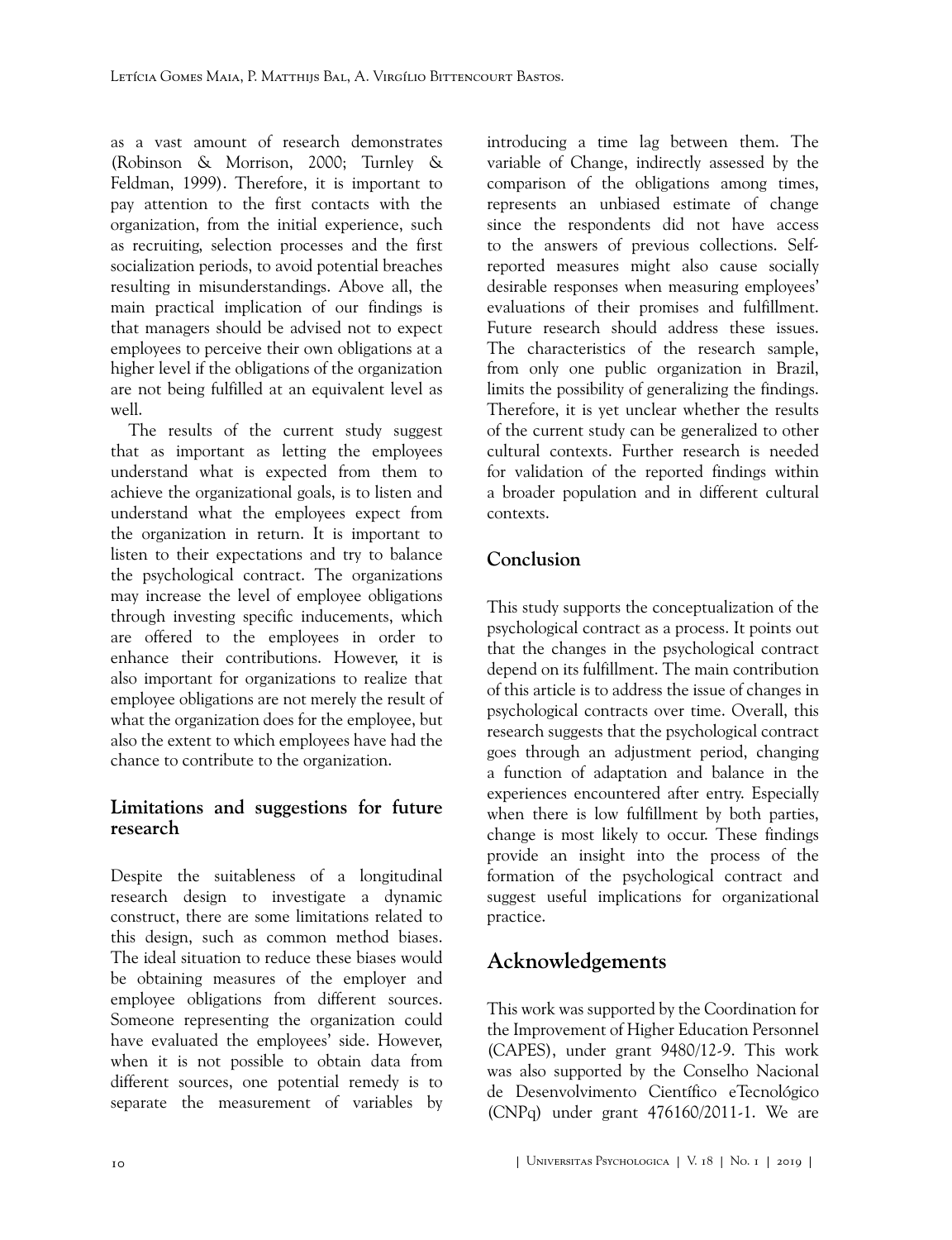grateful to the reviewers whose constructive comments strengthened this paper. The views expressed in this paper are those of the authors and are not necessarily reflective of views at the *Banco Central do Brazil* (Central Bank of Brazil).

# **References**

- <span id="page-10-12"></span>Aiken, L. S., & West, S. G. (1991). *Multiple regression: Testing and interpreting interactions*. Newbury Park: Sage.
- <span id="page-10-11"></span>Bal, P. M., Lange, A. H., Jansen, P. G. W., & Van der Velde, M. E. G. (2008). Psychological contract breach and job attitudes: a metaanalysis of age as a moderator. *Journal of Vocational Behavior*, *72*, 143-158. [https://do](https://doi.org/10.1016/j.jvb.2007.10.005) [i.org/10.1016/j.jvb.2007.10.005](https://doi.org/10.1016/j.jvb.2007.10.005)
- <span id="page-10-0"></span>Bankins, S. (2015). A process perspective on psychological contract change: Making sense of, and repairing, psychological contract breach and violation through employee coping actions. *Journal of Organizational Behavior*, *36*(8), 1071-1095. <https://doi.org/10.1002/job.2007>
- <span id="page-10-13"></span>Boswell, W. R., Shipp, A. J., Payne, S. C., & Culbertson, S. S. (2009). Changes in newcomer job satisfaction over time: Examining the pattern of honeymoons and hangovers. *Journal of Applied Psychology*, *94*, 844-858. <https://doi.org/10.1037/a0014975>
- <span id="page-10-8"></span>Cassar, V. (2001). Violating psychological contract terms among Maltese public service employees: occurrence and relationships. *Journal of Managerial Psychology*, *16*, 194-208. Retrieved from [https://www.ingentaconnect.com/con](https://www.ingentaconnect.com/content/mcb/050/2001/00000016/00000003/art00001) [tent/mcb/050/2001/00000016/00000003/a](https://www.ingentaconnect.com/content/mcb/050/2001/00000016/00000003/art00001) [rt00001](https://www.ingentaconnect.com/content/mcb/050/2001/00000016/00000003/art00001)
- <span id="page-10-3"></span>Conway, N., & Briner, R. B. (2005). *Understanding psychological contracts at work: A critical evaluation of theory and research*. Oxford Scholarship Online. [https://doi.org/10.1093/acprof:oso/](https://doi.org/10.1093/acprof:oso/9780199280643.001.000) [9780199280643.001.000](https://doi.org/10.1093/acprof:oso/9780199280643.001.000)
- <span id="page-10-2"></span>Coyle-Shapiro, J. A. M., & Kessler, I. (2002). Exploring reciprocity through the lens of psychological contract: Employee and

employer perspectives. *European Journal of Work and Organizational Psychology*, *11*(1), 69-86. [https://doi.org/10.1080/1359432014](https://doi.org/10.1080/13594320143000852) [3000852](https://doi.org/10.1080/13594320143000852)

- <span id="page-10-6"></span>Dabos, G. E., & Rousseau, D. M. (2004). Mutuality and reciprocity in the psychological contracts of employees and employers. *Journal of Applied Psychology*, *89*(1), 52-72. [https://doi.org/10.1080/10.10](https://doi.org/10.1080/10.1037/0021-9010.89.1.52) [37/0021-9010.89.1.52](https://doi.org/10.1080/10.1037/0021-9010.89.1.52)
- <span id="page-10-7"></span>Debode, J., Mossholder, K., & Walker, A. (2017). Fulfilling employees' psychological contracts: organizational socialization's role. *Leadership & Organization Development Journal*. *38*(1), 42-55. [https://doi.org/10.11](https://doi.org/10.1108/LODJ-02-2015-0014) [08/LODJ-02-2015-0014](https://doi.org/10.1108/LODJ-02-2015-0014)
- <span id="page-10-1"></span>De Vos, A., Buyens, D., & Schalk, R. (2003). Psychological contract development during organizational socialization: Adaptation to reality and the role of reciprocity. *Journal of Organizational Behavior*, *24*(5), 537-559. [ht](https://doi.org/10.1002/job.205) [tps://doi.org/10.1002/job.205](https://doi.org/10.1002/job.205)
- <span id="page-10-4"></span>De Vos, A., Buyens, D., & Schalk, R. (2005). Making sense of a new employment relationship: Psychological contract‐related information seeking and the role of work values and Locus of Control. *International Journal of Selection and Assessment*, *13*(1), 41-52. [https://doi.org/10.1111/j.0965-075X](https://doi.org/10.1111/j.0965-075X.2005.00298.x) [.2005.00298.x](https://doi.org/10.1111/j.0965-075X.2005.00298.x)
- <span id="page-10-9"></span>De Sousa Loreto, C. (2005). *Estudio comparativo del contrato psicológico en empleados temporales y permanentes* (Tesis de pregrado). Universidad Católica Andrés Bello, Venezuela.
- <span id="page-10-10"></span>García-Rubiano, M., & Forero-Aponte, C. (2015). Contrato psicológico y cambio organizacional en una entidad perteneciente al sector terciario de la ciudad de Bogotá, Colombia. *Revista de Investigación, Desarrollo e Innovación*, *6*(1), 15-28. [https://doi.org/10.19053/20278306.](https://doi.org/10.19053/20278306.4047) [4047](https://doi.org/10.19053/20278306.4047)
- <span id="page-10-5"></span>Gardody, J. (2016). La formation et la violation du contrat psychologique: quels processus cognitifs? *RIMHE: Revue Interdisciplinaire Management, Homme & Entreprise*, *5*(29),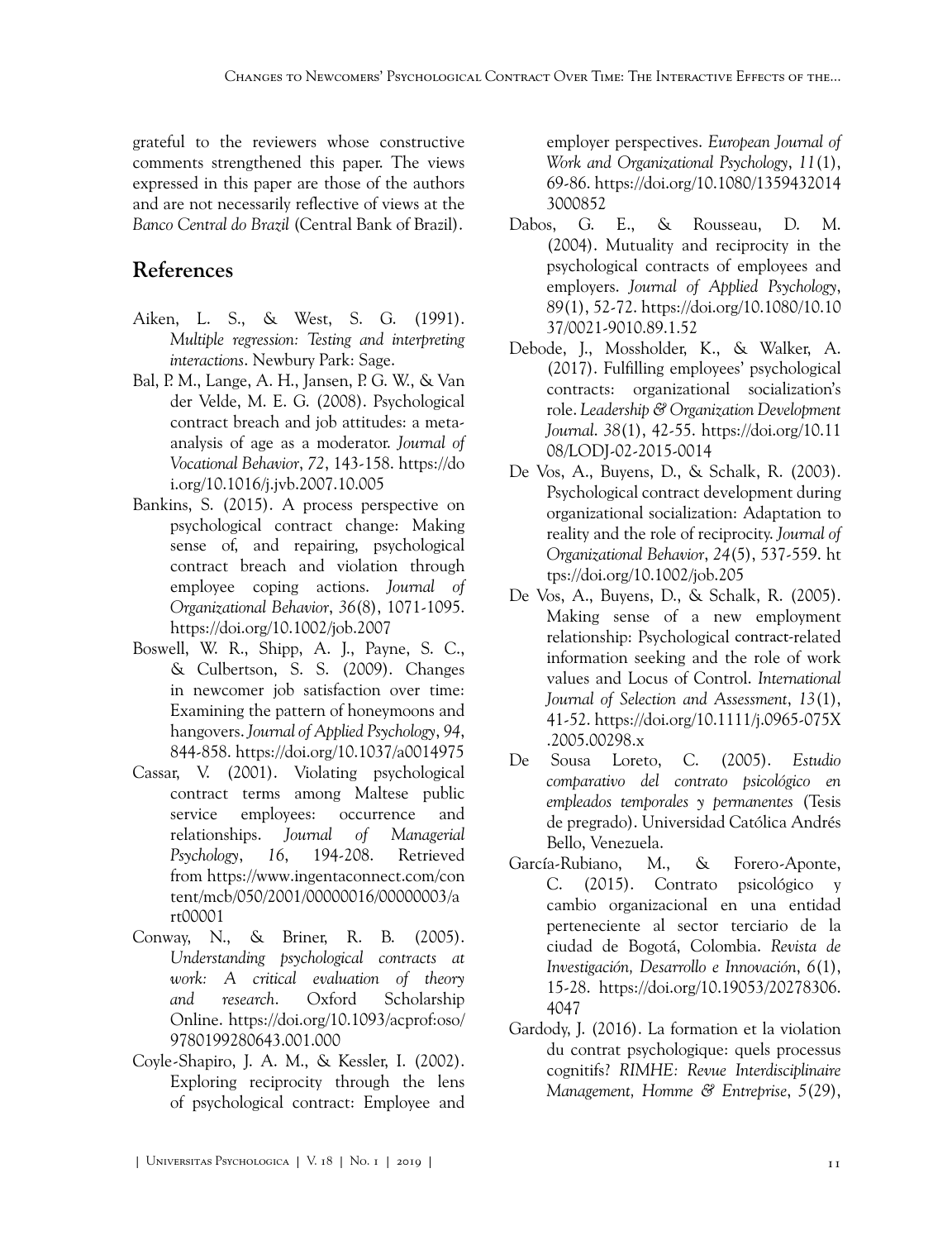3-26. Retrieved from [http://hal.univ-reunio](http://hal.univ-reunion.fr/hal-01651601) [n.fr/hal-01651601](http://hal.univ-reunion.fr/hal-01651601)

- <span id="page-11-8"></span>Guest, D. (2004). The psychology of the employment relationship: an analysis based on the psychological contract. *Applied Psychology: An International Review*, *53*(4), 541-555. [https://doi.org/10.1111/j.1464-05](https://doi.org/10.1111/j.1464-0597.2004.00187.x) [97.2004.00187.x](https://doi.org/10.1111/j.1464-0597.2004.00187.x)
- <span id="page-11-9"></span>Guest, D., & Conway, N. (2002). Communicating the psychological contract: an employer perspective. *Human Resource Management Journal*, *12*(2), 22-38. [https://doi.org/10.1111/j.1748-8583](https://doi.org/10.1111/j.1748-8583.2002.tb00062.x) [.2002.tb00062.x](https://doi.org/10.1111/j.1748-8583.2002.tb00062.x)
- <span id="page-11-10"></span>Lester, S. W., Kickul, J. R., & Bergmann, T. J. (2007). Managing employee perceptions of the psychological contract over time: The role of employer social accounts and contract fulfilment. *Journal of Organizational Behavior*, *28*(2), 191-208. [ht](https://doi.org/10.1002/job.410) [tps://doi.org/10.1002/job.410](https://doi.org/10.1002/job.410)
- <span id="page-11-3"></span>Louis, M. R. (1980). Surprise and sense making: What newcomers experience in entering unfamiliar organizational settings. *Administrative Science Quarterly*, *25*, 226-251. Retrieved from [http://bernard.](http://bernard.bianca.pivot.free.fr/Articles/Socialisation%20Organisationnelle/Louis%20(1980).pdf) [bianca.pivot.free.fr/Articles/Socialisation%](http://bernard.bianca.pivot.free.fr/Articles/Socialisation%20Organisationnelle/Louis%20(1980).pdf) [20Organisationnelle/Louis%20\(1980\).pdf](http://bernard.bianca.pivot.free.fr/Articles/Socialisation%20Organisationnelle/Louis%20(1980).pdf)
- <span id="page-11-0"></span>Maguire, H. (2003). The changing psychological contract: challenges and implications for HRM, organisations and employees. In R. Wiesener & B. Millett (Eds.), *Human resource management: challenges and future directions* (pp. 87-103). Queensland: John Wiley & Sons.
- <span id="page-11-14"></span>Maia, L. G., & Bastos, A. V. B. (2014). Validação de instrumento de contrato psicológico. *Avaliação Psicológica*, *13*(3), 409-417. Retrieved from [http://pepsic.bvsa](http://pepsic.bvsalud.org/pdf/avp/v13n3/v13n3a13.pdf) [lud.org/pdf/avp/v13n3/v13n3a13.pdf](http://pepsic.bvsalud.org/pdf/avp/v13n3/v13n3a13.pdf)
- <span id="page-11-11"></span>Nisar, Q., Liaqat, I., Nasir, M., & Ikram, M. (2017). The crucial role of psychological contracts towards organizational behaviors: Descriptive study in banking sector. *International Journal for Research in Social Science and Humanities*, *3*(6), 1-15.
- <span id="page-11-5"></span>Persson, S., & Wasieleski, D. (2015). The seasons of the psychological contract: Overcoming

the silent transformations of the employeremployee relationship. *Human Resource Management Review*, *25*(4), 368-383. [https:](https://doi.org/10.1016/j.hrmr.2015.02.003) [//doi.org/10.1016/j.hrmr.2015.02.003](https://doi.org/10.1016/j.hrmr.2015.02.003)

- <span id="page-11-12"></span>Rios, M. C., & Gondim, S. M. G. (2010). Contrato psicológico de trabalho e a produção acadêmica no Brasil. *Revista Psicologia Organizações e Trabalho*, *10*(1), 23-36. Retrieved from http://pepsic.bvsalud.org/pdf/rpot/ v10n1/v10n1a03.pdf
- <span id="page-11-15"></span>Robinson, S. L., & Morrison, A. E. W. (2000). The development of psychological contract breach and violation: a longitudinal study. *Journal of Organizational Behavior*, *21*, 525-546. Retrieved from [http://citeseerx.ist.psu.edu/viewdoc/d](http://citeseerx.ist.psu.edu/viewdoc/download?doi=10.1.1.458.7023&rep=rep1&type=pdf) [ownload?doi=10.1.1.458.7023&rep=rep1](http://citeseerx.ist.psu.edu/viewdoc/download?doi=10.1.1.458.7023&rep=rep1&type=pdf) [&type=pdf](http://citeseerx.ist.psu.edu/viewdoc/download?doi=10.1.1.458.7023&rep=rep1&type=pdf)
- <span id="page-11-2"></span>Robinson, S. L., Kraatz, M. S., & Rousseau, D. M. (1994). Changing obligations and the psychological contract: a longitudinal study. *Academy of Management Journal*, *37*(1), 137-152. [http://dx.doi.org/10.2307/](http://dx.doi.org/10.2307/256773) [256773](http://dx.doi.org/10.2307/256773)
- <span id="page-11-1"></span>Rousseau, D. M. (1995). *Psychological contracts in organizations: understanding written and unwritten agreements*. Thousand Oaks, California: Sage.
- <span id="page-11-7"></span>Rousseau, D. M., Montes, S. D., & Tomprou, M. (2014). *Psychological contract theory 2.0*. Unpublished manuscript.
- <span id="page-11-6"></span>Sherman, U. P., & Morley, M. J. (2015). On the formation of the psychological contract a schema theory perspective. *Group & Organization Management*, *40*, 160-192. [htt](https://doi.org/10.1177/1059601115574944) [ps://doi.org/10.1177/1059601115574944](https://doi.org/10.1177/1059601115574944)
- <span id="page-11-4"></span>Shore, L. M., & Barksdale, K. (1998). Examining degree of balance and level of obligation in the employment relationship: A social exchange approach. *Journal of Organizational Behavior*, *19*(Spec Issue), 731-744. http://dx.doi.org/10.1002/ (SICI)1099-1379(1998)19:1+<731::AID-JOB969>3.0.CO;2-P
- <span id="page-11-13"></span>Silla, I., Gracia, F., Gracia, F., & Peiró, J. (2005). Diferencias en el contenido del contrato psicológico en función del tipo de